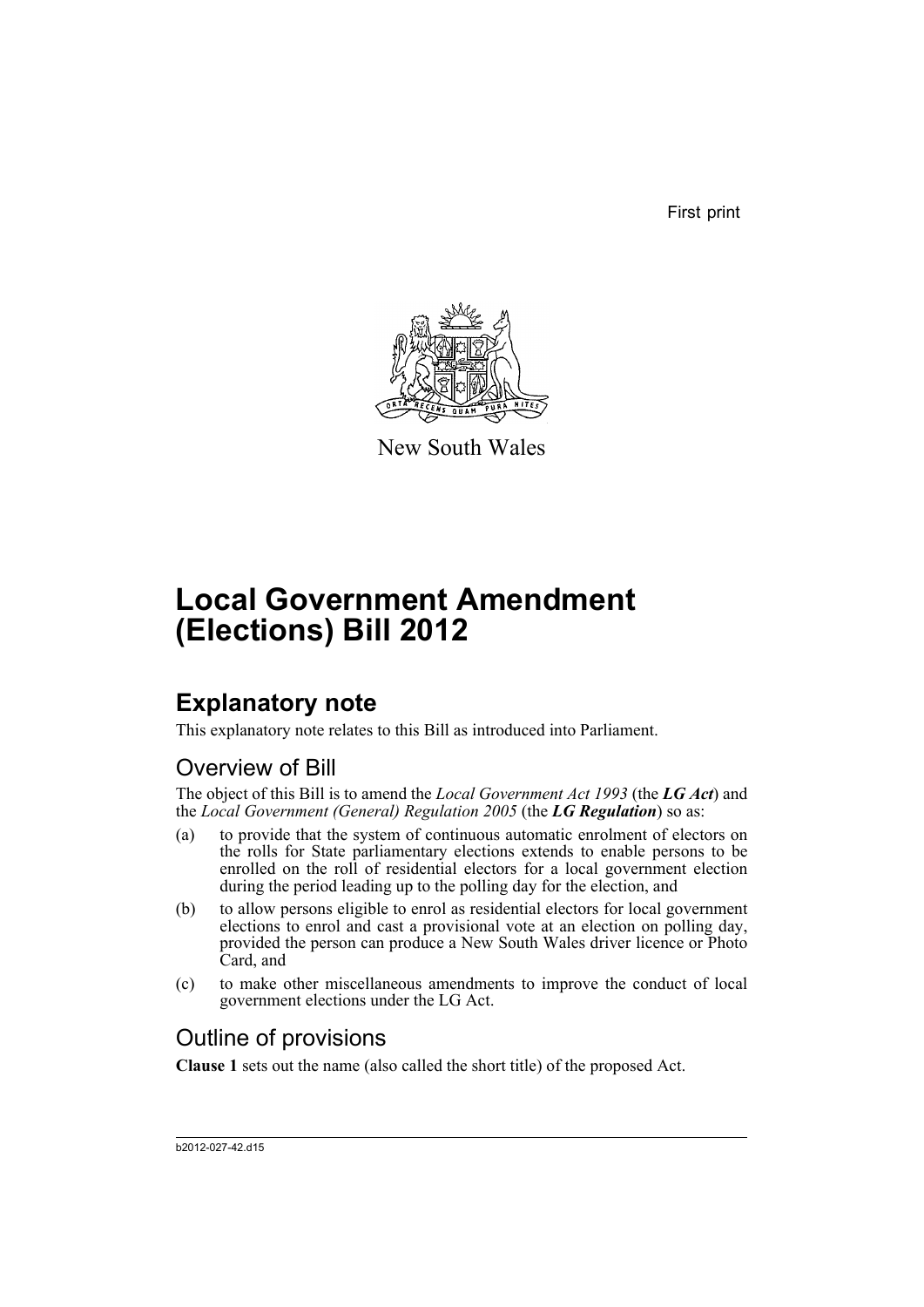Explanatory note

**Clause 2** provides for the commencement of the proposed Act on the date of assent to the proposed Act.

### **Schedule 1 Amendment of Local Government Act 1993 No 30**

#### **Amendments relating to automatic enrolment**

**Schedule 1 [1], [2], [4], [5]** and **[9]** make amendments to give effect to the objective set out in paragraph (a) of the Overview. The result of the amendments is that the Electoral Commissioner will be required to continuously keep a roll for each local government area of persons who are, in the opinion of the Electoral Commissioner, entitled to be enrolled as electors because they are residents of the area. The Electoral Commissioner may use the roll used for elections of the Legislative Assembly (that is, the automatically updated roll for State elections under the *Parliamentary Electorates and Elections Act 1912*) or the roll used for Commonwealth elections as a basis for the local government residential roll (see section 298 of the LG Act).

**Schedule 1 [6]–[8]** and **[14]** make consequential amendments to provide for printed and electronic authorised copies of the roll of electors for use at local government elections. (See also proposed provisional voting provisions that will allow certain residents who are not on the authorised copy of the roll to cast a provisional vote at an election).

#### **Amendments relating to provisional voting**

**Schedule 1 [10]** and **Schedule 2 [11]** make amendments to give effect to the objective set out in paragraph (b) of the Overview. Substituted section 305 allows regulations to be made to enable provisional votes to be cast in certain circumstances in local government elections under the LG Act.

Proposed Subdivision 1A of Division 7 of Part 11 of the LG Regulation (proposed clauses 320A–320E) will enable an elector to cast a provisional vote in a local council election in a similar manner as a provisional vote is cast in a State election under section 106 of the *Parliamentary Electorates and Elections Act 1912*. The proposed Subdivision provides for 4 types of provisional vote. Provisional voting is currently allowed:

- (a) where a person is already marked off an authorised roll but the person claims not to have voted (clause 344 of the LG Regulation), and
- (b) where a person's name has been incorrectly omitted from a roll (section 305 of the LG Act and clause 343 of the LG Regulation).

Under the new provisions, provisional voting will also be permitted:

(a) where a resident of the local government area is enrolling for the first time, re-enrolling or transferring enrolment (provided the resident can produce a New South Wales driver licence or Photo Card), and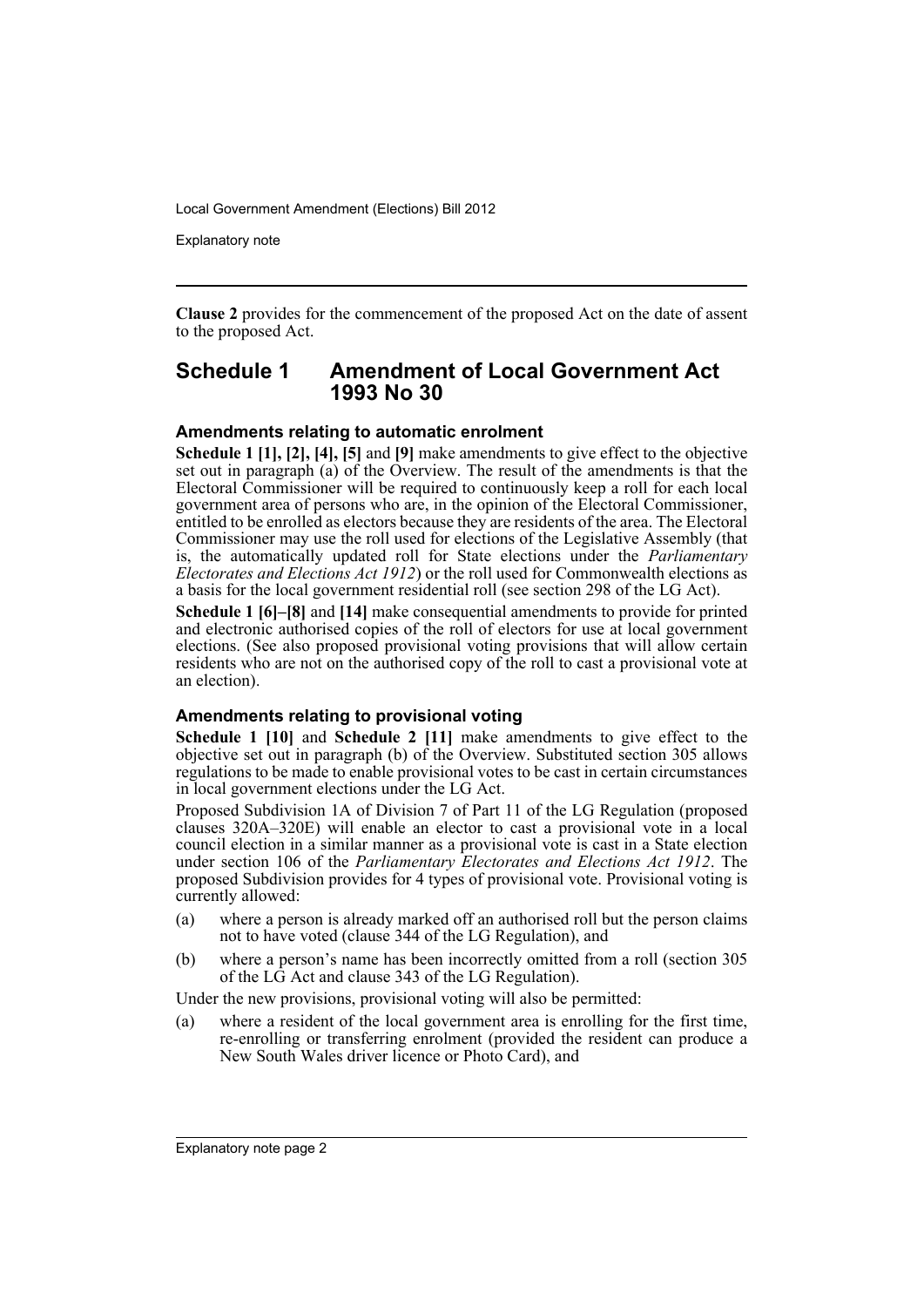Explanatory note

(b) where a person has enrolled for the election before polling day but after authorised copies of the rolls have been finalised.

The proposed Subdivision and related provisions also deal with the procedure for provisional voting and the scrutiny and counting of provisional votes.

**Schedule 2 [2], [3], [12]–[19]** and **[28]–[31]** make consequential changes to the LG Regulation.

#### **Miscellaneous amendments**

**Schedule 1 [3]** amends section 290 of the LG Act to make it clear that, in determining when an election of a mayor by the councillors must be held after an election of councillors, time begins to count after the declaration of election of all the councillors of the council concerned.

**Schedule 1 [11] and [15]** and **Schedule 2 [27]** make amendments to the LG Act and LG Regulation to streamline the process, after an election, for checking the rolls of electors for double-voting and failure to vote. All the rolls used in a local government election (whether the election is administered by the Electoral Commissioner or by the general manager of a council) are to be checked by the Electoral Commissioner.

**Schedule 1 [12]** and **Schedule 2 [6]–[10]** make amendments to the LG Act and LG Regulation to enable the relevant election manager to approve methods of random selection (for example, by electronic means) to determine the order that candidates' names and groups' names appear on ballot-papers rather than being limited to the method of balloting of names currently set out in the LG Regulation.

**Schedule 1 [13]** enables regulations to be made containing provisions of a savings or transitional nature as a consequence of the enactment of the proposed Act.

## **Schedule 2 Amendment of Local Government (General) Regulation 2005**

**Schedule 2 [1]** and **[4]** make amendments to make certain terminology used in the LG Regulation consistent.

**Schedule 2 [5]** makes it clear that a candidate for nomination at an election must be proposed by persons who are enrolled in respect of the same ward or area as at the prescribed closing date for the election.

**Schedule 2 [20]–[26]** make amendments to provide that, in relation to elections administered by the general manager of a council, the returning officer is to be responsible for the registration of electoral material under Subdivision 6 of Division 9A of Part 11 of the LG Regulation (rather than the general manager).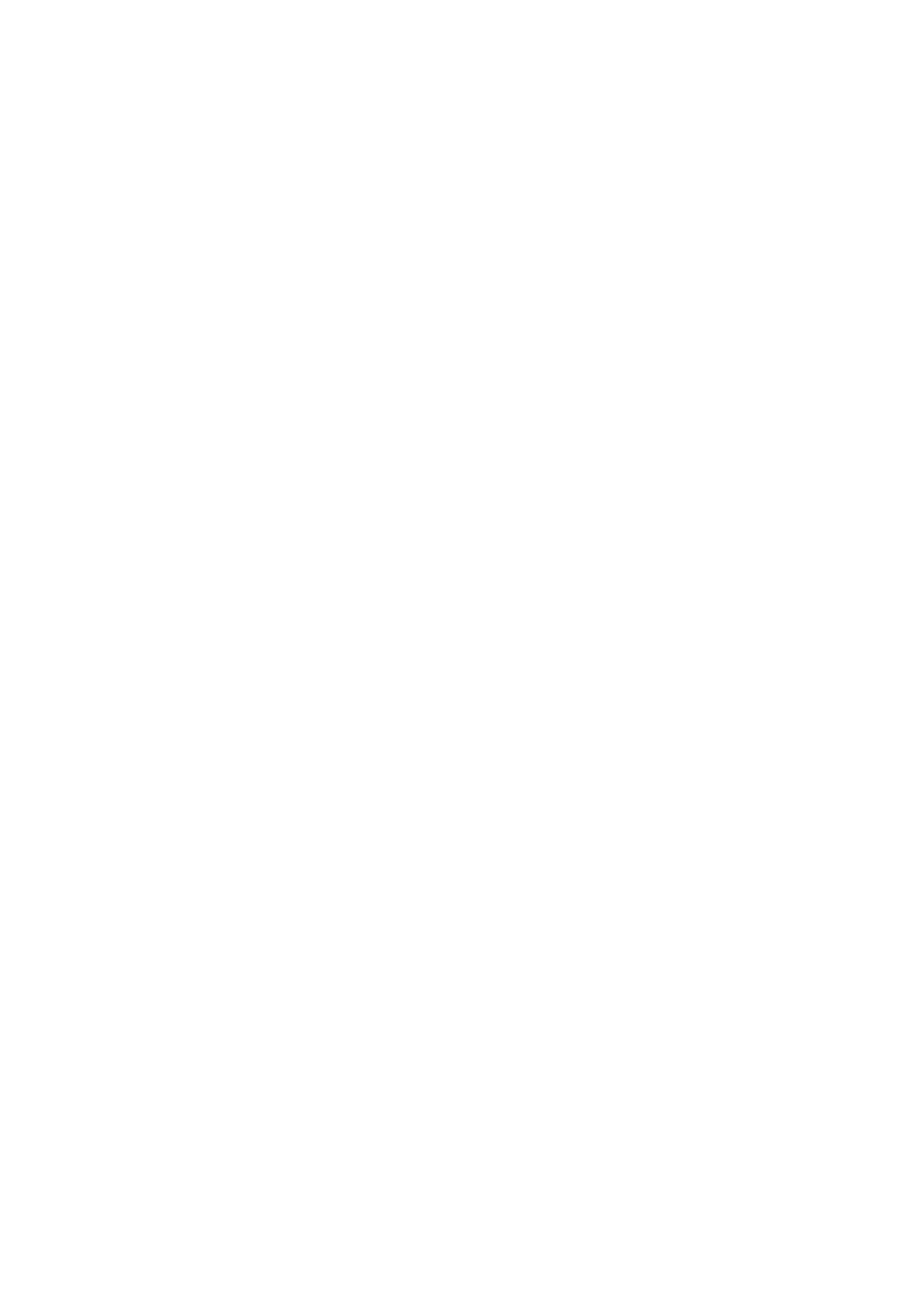First print



New South Wales

# **Local Government Amendment (Elections) Bill 2012**

# **Contents**

|            |                                                           | Page |
|------------|-----------------------------------------------------------|------|
|            | Name of Act                                               |      |
|            | Commencement                                              |      |
| Schedule 1 | Amendment of Local Government Act 1993 No 30              | 3.   |
| Schedule 2 | Amendment of Local Government (General) Regulation 2005 6 |      |
|            |                                                           |      |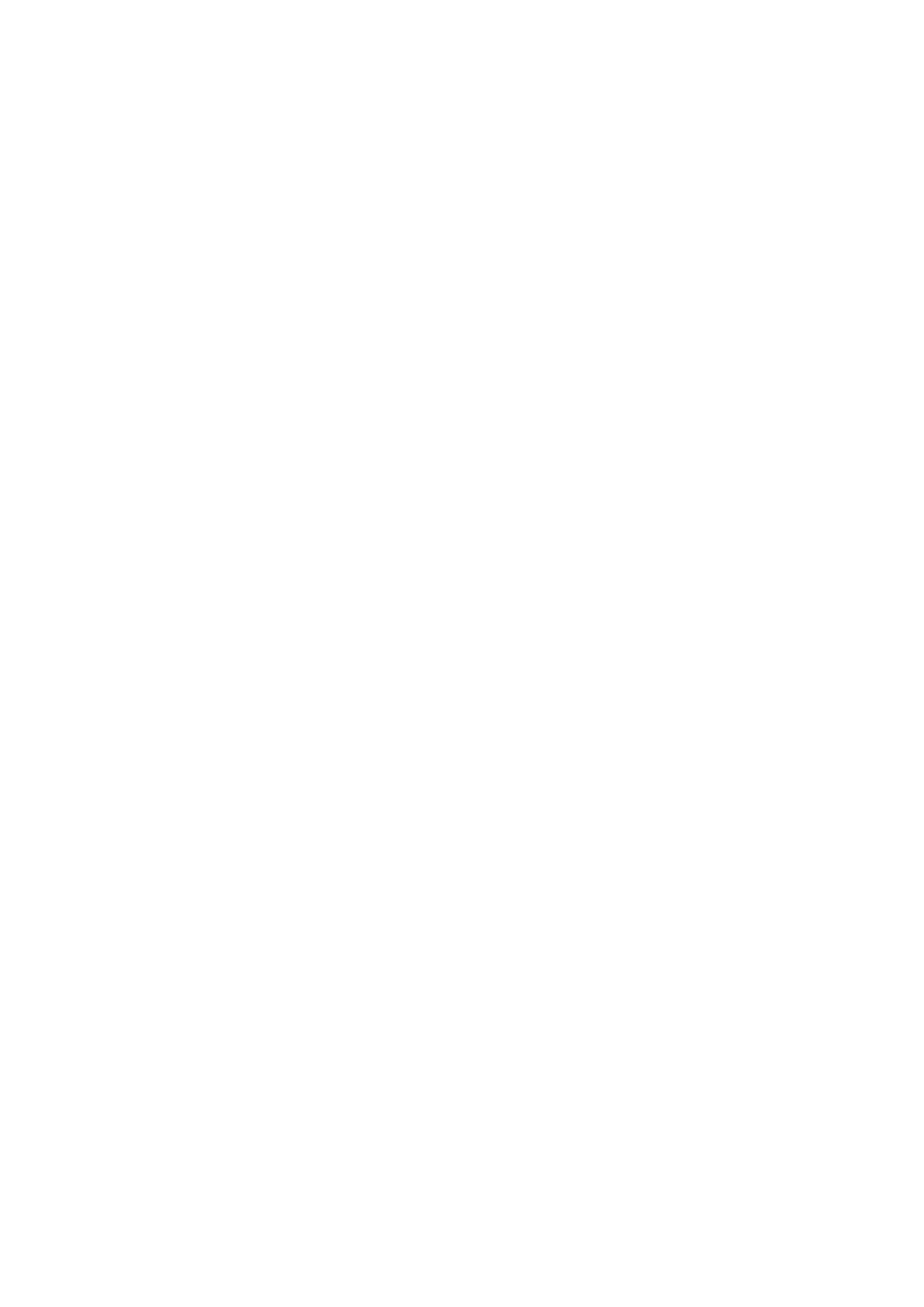

New South Wales

# **Local Government Amendment (Elections) Bill 2012**

No , 2012

## **A Bill for**

An Act to amend the *Local Government Act 1993* to make further provision with respect to local government elections for civic office; and for other purposes.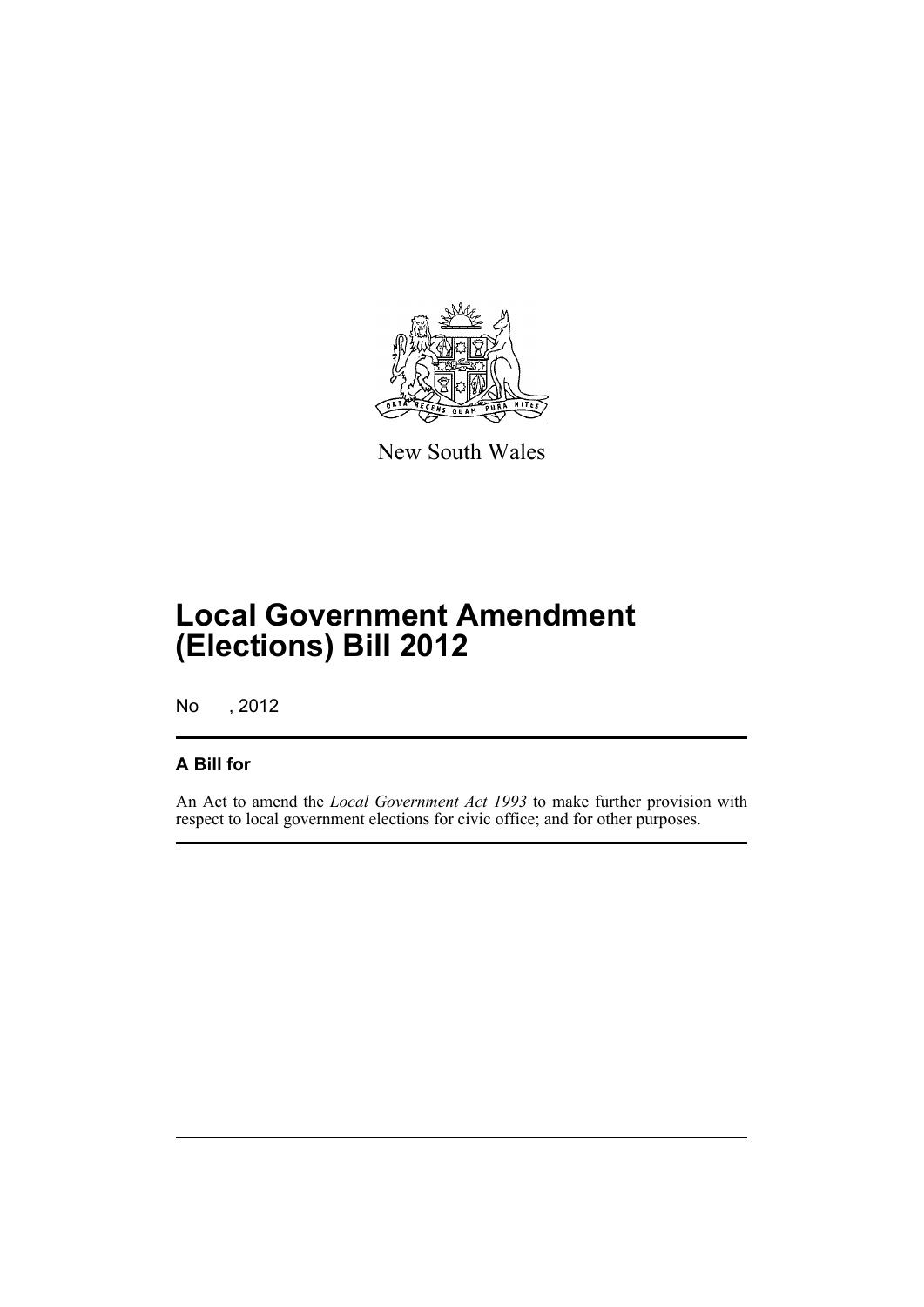<span id="page-7-1"></span><span id="page-7-0"></span>

| The Legislature of New South Wales enacts: |                                                                          |                |
|--------------------------------------------|--------------------------------------------------------------------------|----------------|
|                                            | Name of Act                                                              | $\mathcal{P}$  |
|                                            | This Act is the <i>Local Government Amendment (Elections) Act 2012</i> . | 3              |
|                                            | Commencement                                                             | $\overline{a}$ |
|                                            | This Act commences on the date of assent to this Act.                    | 5              |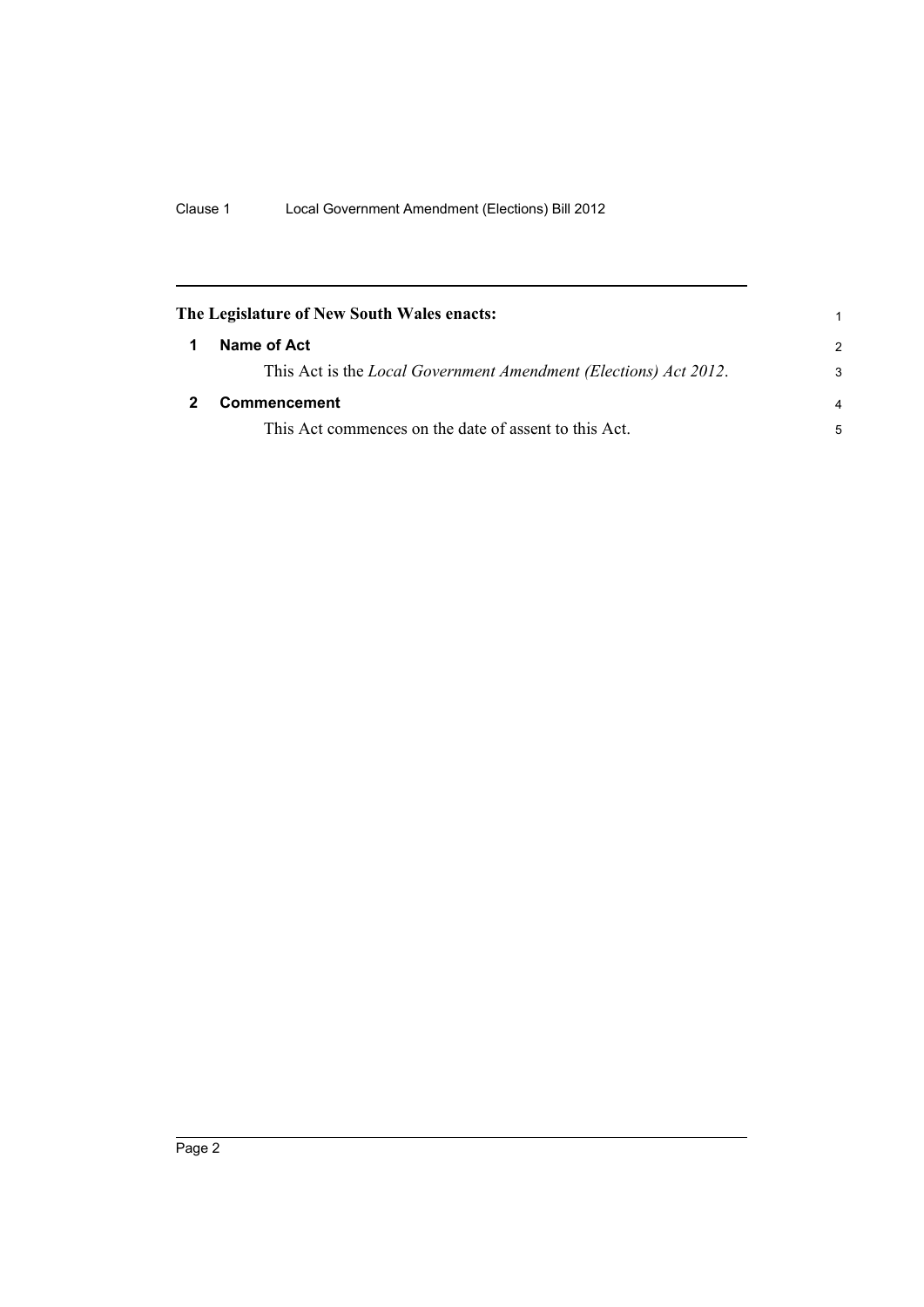<span id="page-8-0"></span>

|       | <b>Schedule 1</b>      | <b>Amendment of Local Government Act</b><br>1993 No 30                                                                                                                                                                        | $\mathbf{1}$<br>2    |
|-------|------------------------|-------------------------------------------------------------------------------------------------------------------------------------------------------------------------------------------------------------------------------|----------------------|
| [1]   |                        | Section 269 Who is a "resident" for the purposes of this Part?                                                                                                                                                                | 3                    |
|       |                        | Omit "on the relevant date" from section $269(1)(a)$ .                                                                                                                                                                        | $\overline{4}$       |
| [2]   | <b>Section 269 (2)</b> |                                                                                                                                                                                                                               | 5                    |
|       | Omit the subsection.   |                                                                                                                                                                                                                               | 6                    |
| $[3]$ |                        | Section 290 When is an election of a mayor by the councillors to be held?                                                                                                                                                     | $\overline{7}$       |
|       |                        | Insert at the end of the section:                                                                                                                                                                                             | 8                    |
|       | (3)                    | For the purposes of this section, an election of councillors does<br>not conclude until the declaration of election of all the councillors<br>of the council concerned.                                                       | 9<br>10<br>11        |
| [4]   |                        | <b>Section 298 Residential roll</b>                                                                                                                                                                                           | 12                   |
|       | Omit section 298 (3).  |                                                                                                                                                                                                                               | 13                   |
| [5]   |                        | Section 301 Roll of electors                                                                                                                                                                                                  | 14                   |
|       |                        | Omit "and confirmed under section 298" from section 301 (1).                                                                                                                                                                  | 15                   |
|       |                        | Insert instead "by the Electoral Commissioner under section 298".                                                                                                                                                             | 16                   |
| [6]   | <b>Section 301 (2)</b> |                                                                                                                                                                                                                               | 17                   |
|       |                        | Omit the subsection. Insert instead:                                                                                                                                                                                          | 18                   |
|       | (2)                    | For each election, an authorised copy of the roll of electors is to<br>be compiled in accordance with this Division.                                                                                                          | 19<br>20             |
| [7]   | <b>Section 301 (3)</b> |                                                                                                                                                                                                                               | 21                   |
|       |                        | Insert "the authorised copy of" before "the roll" wherever occurring.                                                                                                                                                         | 22                   |
| [8]   | <b>Section 301 (4)</b> |                                                                                                                                                                                                                               | 23                   |
|       |                        | Insert after section 301 $(3)$ :                                                                                                                                                                                              | 24                   |
|       | (4)                    | An <i>authorised copy of the roll</i> referred to in subsections $(2)$<br>and $(3)$ is a printed or electronic copy of the roll of the electors<br>for the area or ward concerned as at the closing date for the<br>election. | 25<br>26<br>27<br>28 |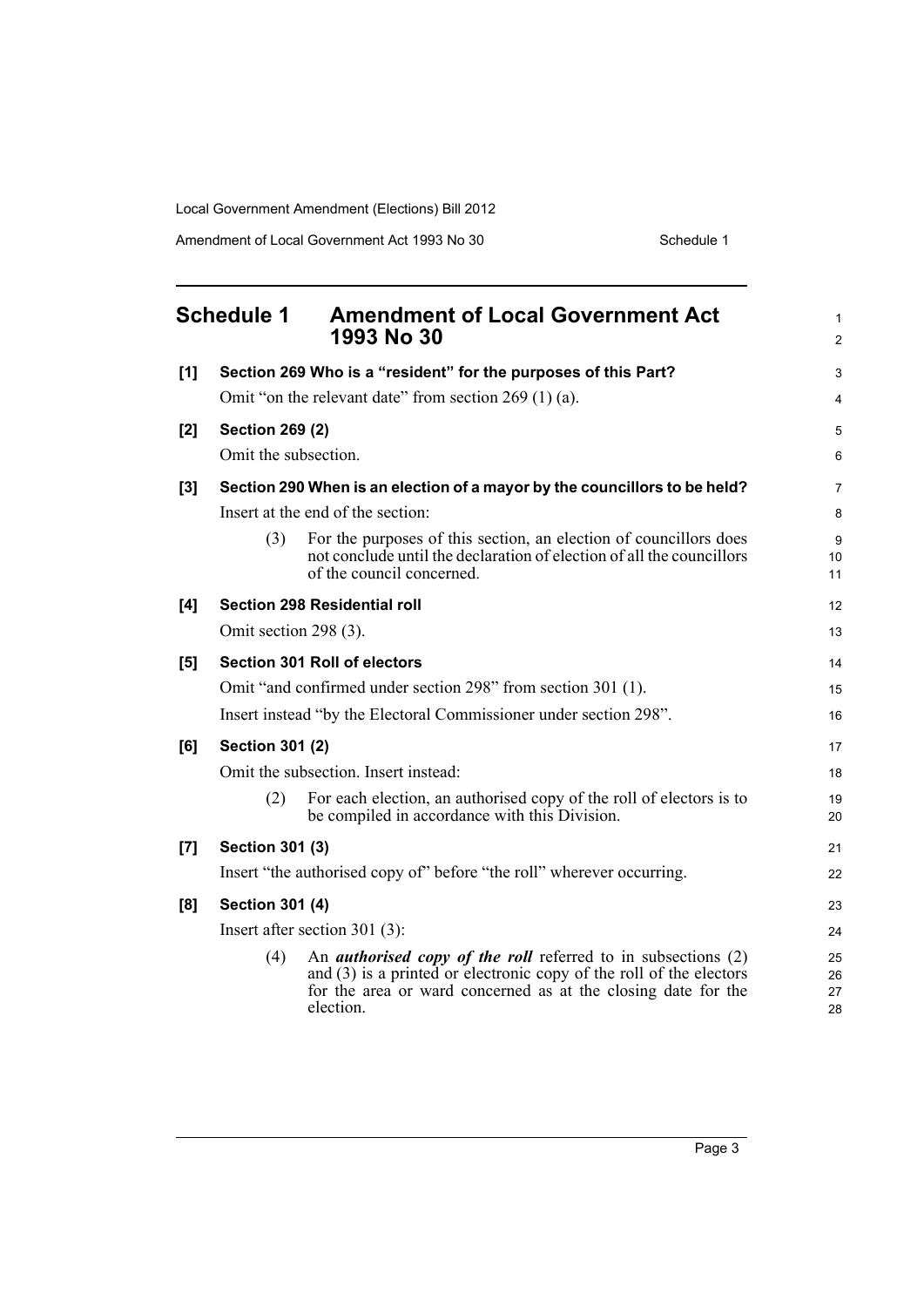Schedule 1 Amendment of Local Government Act 1993 No 30

| [9]    |     |                    |     | Section 303 Making of claims for inclusion in the roll                                                                                                                                                                                                                   | $\mathbf{1}$         |
|--------|-----|--------------------|-----|--------------------------------------------------------------------------------------------------------------------------------------------------------------------------------------------------------------------------------------------------------------------------|----------------------|
|        |     |                    |     | Omit "the roll of electors is" from section 303 (5).                                                                                                                                                                                                                     | $\overline{2}$       |
|        |     | lessees are".      |     | Insert instead "the non-residential roll and the roll of occupiers and ratepaying                                                                                                                                                                                        | 3<br>4               |
| $[10]$ |     | Section 305        |     |                                                                                                                                                                                                                                                                          | 5                    |
|        |     |                    |     | Omit the section. Insert instead:                                                                                                                                                                                                                                        | 6                    |
|        | 305 |                    |     | <b>Provisional voting</b>                                                                                                                                                                                                                                                | 7                    |
|        |     |                    |     | The regulations may prescribe circumstances in which a person<br>is to be permitted to vote at an election under this Act where:                                                                                                                                         | 8<br>9               |
|        |     |                    | (a) | the person is not enrolled for the area or ward concerned,<br>but claims to be entitled to be enrolled on the residential<br>roll for that area, or                                                                                                                      | 10<br>11<br>12       |
|        |     |                    | (b) | the person claims that the person's name has been omitted<br>from the roll for the area (for any reason), but claims he or<br>she is entitled to vote at an election, or                                                                                                 | 13<br>14<br>15       |
|        |     |                    | (c) | there is other uncertainty as to a person's entitlement to<br>vote at an election (for example, the person claims the<br>person's name has been incorrectly marked off a roll at an<br>election).                                                                        | 16<br>17<br>18<br>19 |
| $[11]$ |     | <b>Section 313</b> |     |                                                                                                                                                                                                                                                                          | 20                   |
|        |     |                    |     | Omit the section. Insert instead:                                                                                                                                                                                                                                        | 21                   |
|        | 313 |                    |     | Check on double-voting and failure to vote                                                                                                                                                                                                                               | 22                   |
|        |     | (1)                |     | After the close of the poll at a contested election, the copies of the<br>roll of electors used at the election are to be checked by the<br>Electoral Commissioner in accordance with this section to<br>determine:                                                      | 23<br>24<br>25<br>26 |
|        |     |                    | (a) | which electors' names (if any) have been marked more<br>than once, and                                                                                                                                                                                                   | 27<br>28             |
|        |     |                    | (b) | which electors (if any) appear to have failed to vote.                                                                                                                                                                                                                   | 29                   |
|        |     | (2)                |     | In the case of an election administered by a general manager, the<br>general manager must (within the period specified by the<br>Electoral Commissioner) forward the copies of the roll of electors<br>used at that election to the Electoral Commissioner for checking. | 30<br>31<br>32<br>33 |
|        |     | (3)                |     | The Electoral Commissioner is, for each contested election, to<br>prepare a list of the names of the persons on the residential roll<br>who, although entitled to vote at the election, appear to have                                                                   | 34<br>35<br>36       |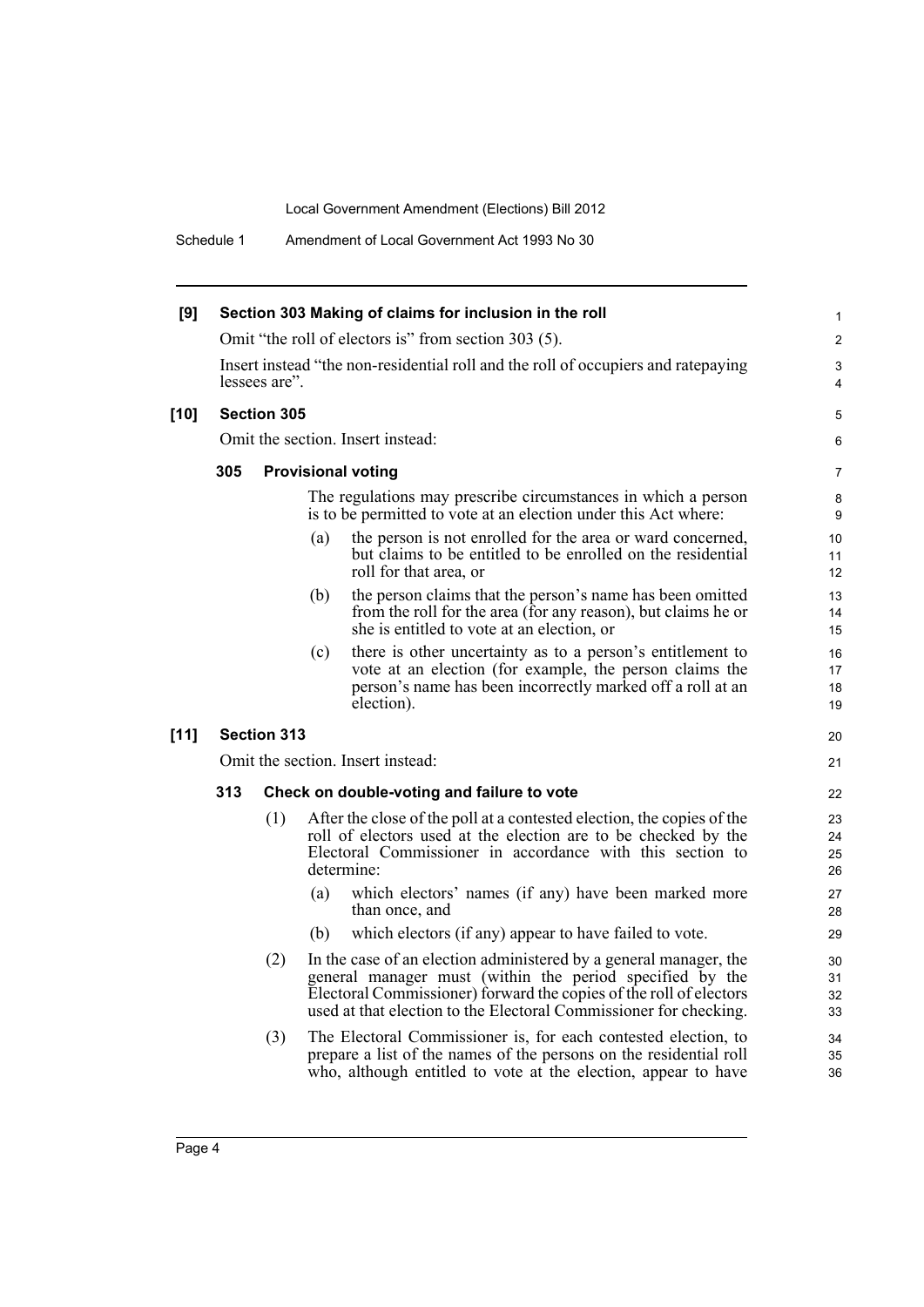|        | failed to vote and do not appear to have a sufficient reason for the<br>failure.                                                                                                                                                                                | $\mathbf{1}$<br>$\overline{2}$ |
|--------|-----------------------------------------------------------------------------------------------------------------------------------------------------------------------------------------------------------------------------------------------------------------|--------------------------------|
| $[12]$ | Section 316 Position on ballot-paper                                                                                                                                                                                                                            | 3                              |
|        | Omit "determined by a ballot conducted as prescribed by the regulations".                                                                                                                                                                                       | 4                              |
|        | Insert instead "determined by a method of random selection (including by<br>electronic means) in accordance with the regulations".                                                                                                                              | 5<br>6                         |
| $[13]$ | Schedule 8 Savings, transitional and other provisions consequent on<br>the enactment of other Acts                                                                                                                                                              | $\overline{7}$<br>8            |
|        | Insert at the end of clause $1(1)$ :                                                                                                                                                                                                                            | 9                              |
|        | Local Government Amendment (Elections) Act 2012                                                                                                                                                                                                                 | 10                             |
| $[14]$ | <b>Dictionary</b>                                                                                                                                                                                                                                               | 11                             |
|        | Omit the definition of <i>closing date</i> . Insert instead:                                                                                                                                                                                                    | 12                             |
|        | <i>closing date</i> , in relation to an election or poll, means the date<br>prescribed by the regulations for the closing of the roll of<br>non-resident owners of rateable land and the roll of occupiers and<br>rate paying lessees for the election or poll. | 13<br>14<br>15<br>16           |
| $[15]$ | <b>Dictionary</b>                                                                                                                                                                                                                                               | 17                             |
|        | Omit the definition of <i>marked roll</i> .                                                                                                                                                                                                                     | 18                             |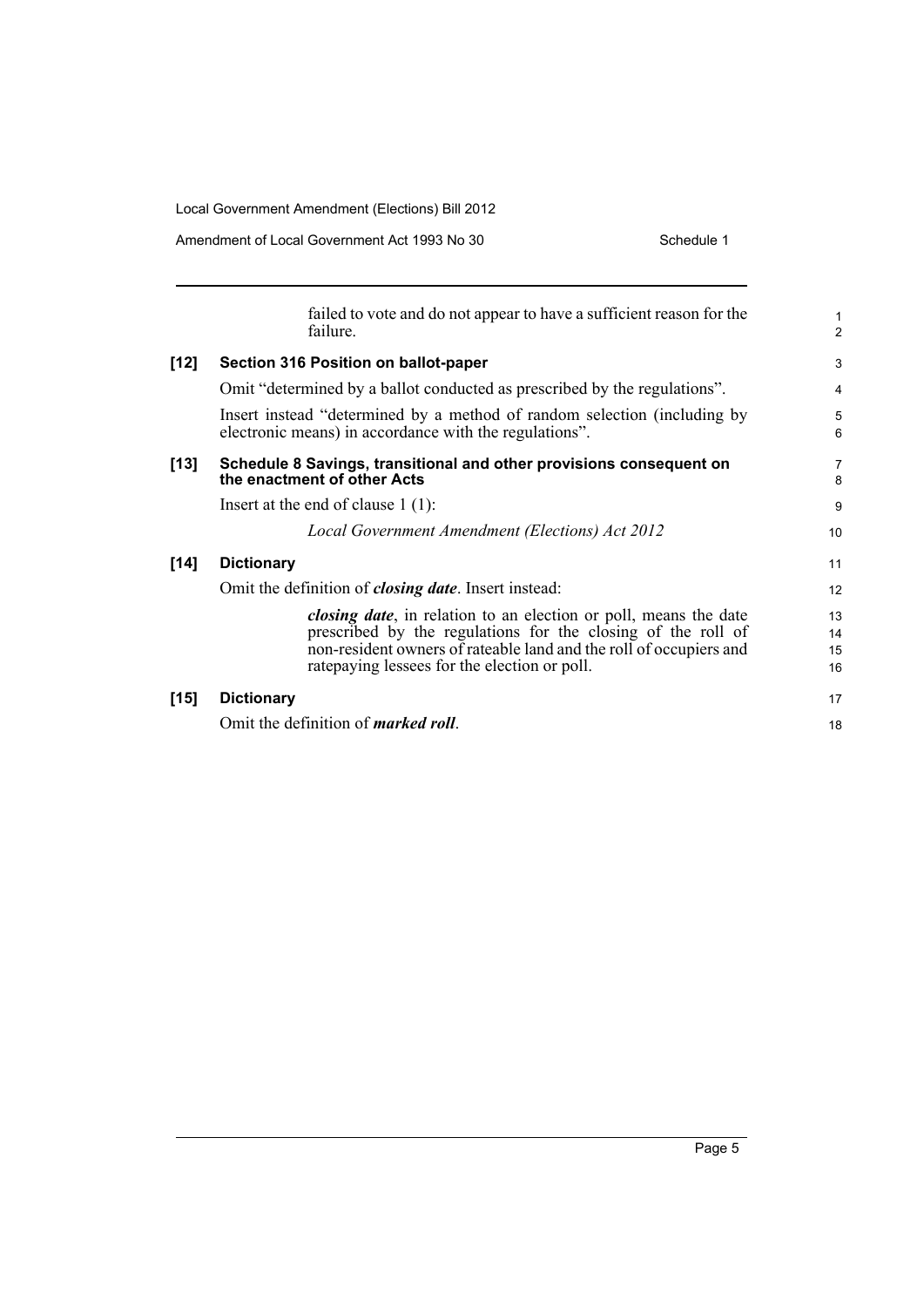1 2

Schedule 2 Amendment of Local Government (General) Regulation 2005

## <span id="page-11-0"></span>**Schedule 2 Amendment of Local Government (General) Regulation 2005**

| [1]   | <b>Clause 275 Definitions</b>                                                                                                | 3              |
|-------|------------------------------------------------------------------------------------------------------------------------------|----------------|
|       | Omit "or <i>roll closing date</i> " from the definition of <i>closing date</i> in                                            | $\overline{4}$ |
|       | clause 275 (1).                                                                                                              | 5              |
| $[2]$ | <b>Clause 275 (1)</b>                                                                                                        | 6              |
|       | Insert in alphabetical order:                                                                                                | $\overline{7}$ |
|       | <i>authorised copy of a roll</i> , in relation to an election, means an                                                      | 8              |
|       | authorised copy of a roll referred to in section 301 (4) of the Act.                                                         | 9              |
|       | driver licence means a driver licence issued under the Road<br>Transport (Driver Licensing) Act 1998.                        | 10<br>11       |
|       | <b>Photo Card</b> means a New South Wales Photo Card issued by                                                               | 12             |
|       | Roads and Maritime Services under the <i>Photo Card Act 2005</i> .                                                           | 13             |
|       | <i>provisional vote</i> means a vote under Subdivision 1A of                                                                 | 14             |
|       | Division 7.                                                                                                                  | 15             |
| [3]   | <b>Clause 275 (1)</b>                                                                                                        | 16             |
|       | Omit the definitions of section 305 vote and tendered vote.                                                                  | 17             |
| [4]   | Clauses 277A (2), 280 (3) and (5) and 315 (3), paragraph (a) of the                                                          | 18             |
|       | definition of "regulated period" in clause 356A (1) and clause 4 (a1) of<br><b>Schedule 10</b>                               | 19<br>20       |
|       |                                                                                                                              |                |
|       | Omit "roll closing date" wherever occurring. Insert instead "closing date".                                                  | 21             |
| [5]   | <b>Clause 289 Nomination proposals</b>                                                                                       | 22             |
|       | Insert "(at the closing date for the election)" after "enrolled" in                                                          | 23             |
|       | clause 289 (1) (a).                                                                                                          | 24             |
| [6]   | <b>Clause 302</b>                                                                                                            | 25             |
|       | Omit the clause. Insert instead:                                                                                             | 26             |
|       | 302<br>Order of ungrouped candidates and groups on ballot-papers                                                             | 27             |
|       |                                                                                                                              |                |
|       | If after noon on the nomination day there are two or more<br>candidates, not included in a group, for the election or two or | 28<br>29       |
|       | more groups of candidates for the election, the returning officer                                                            | 30             |
|       | must immediately determine the order of those candidates'                                                                    | 31             |
|       | names or those groups' names on the ballot-papers by:                                                                        | 32             |
|       | a ballot in accordance with clause 303 or 304 (as<br>(a)                                                                     | 33             |
|       | appropriate), or                                                                                                             | 34             |
|       |                                                                                                                              |                |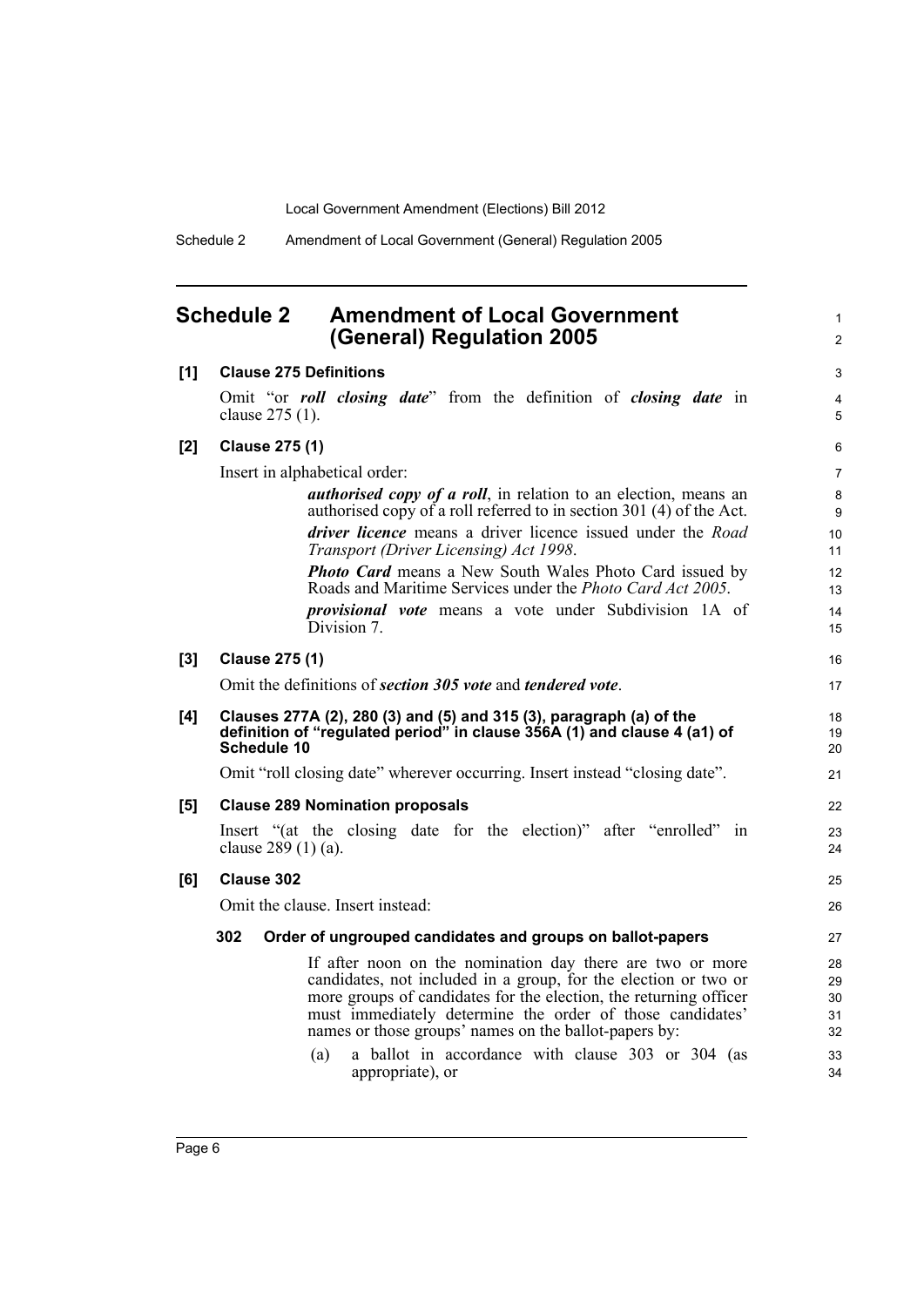| Amendment of Local Government (General) Regulation 2005 | Schedule 2 |
|---------------------------------------------------------|------------|
|---------------------------------------------------------|------------|

|        |      |               | (b)                      | another method of random selection (including by<br>electronic means) approved by the relevant election<br>manager.                                                                                                                                                         | 1<br>$\overline{c}$<br>3   |
|--------|------|---------------|--------------------------|-----------------------------------------------------------------------------------------------------------------------------------------------------------------------------------------------------------------------------------------------------------------------------|----------------------------|
| [7]    |      | ballot-papers |                          | Clause 303 Ballot for determining the order of ungrouped candidates on                                                                                                                                                                                                      | 4<br>5                     |
|        |      |               |                          | Omit "A ballot referred to in clause 302 (a)" from clause 303 (1).                                                                                                                                                                                                          | 6                          |
|        |      |               |                          | Insert instead "A ballot to determine the order in which ungrouped candidates"<br>names are to appear on the ballot-papers, as referred to in clause 302,".                                                                                                                 | 7<br>8                     |
| [8]    |      | ballot-papers |                          | Clause 304 Ballot for determining the order of groups of candidates on                                                                                                                                                                                                      | 9<br>10                    |
|        |      |               |                          | Omit "A ballot referred to in clause 302 (b)" from clause 304 (1).                                                                                                                                                                                                          | 11                         |
|        |      |               |                          | Insert instead "A ballot to determine the order in which the names of groups<br>of candidates are to appear on the ballot-papers, as referred to in clause 302,".                                                                                                           | 12<br>13                   |
| [9]    |      |               |                          | <b>Clause 305 Form of ballot-papers</b>                                                                                                                                                                                                                                     | 14                         |
|        |      |               |                          | Omit "302 (a)" from clause 305 (3). Insert instead "302".                                                                                                                                                                                                                   | 15                         |
| [10]   |      |               |                          | Clause 305 (4) (b) and (d)                                                                                                                                                                                                                                                  | 16                         |
|        |      |               |                          | Omit "304 (1) (b)" and "304 (1) (a)", respectively. Insert instead "302".                                                                                                                                                                                                   | 17                         |
| $[11]$ |      |               |                          | Part 11, Division 7, Subdivision 1A                                                                                                                                                                                                                                         | 18                         |
|        |      |               | Insert after clause 320: |                                                                                                                                                                                                                                                                             | 19                         |
|        |      |               |                          | <b>Subdivision 1A</b> Provisional voting                                                                                                                                                                                                                                    | 20                         |
|        | 320A |               |                          | Person already marked off roll                                                                                                                                                                                                                                              | 21                         |
|        |      | (1)           | election.                | An elector, at a polling place in an area at any election, who is<br>recorded (on the authorised copy of the roll used at the polling<br>place) as having received a ballot-paper, but who claims not to<br>have received a ballot-paper, is to be permitted to vote at the | 22<br>23<br>24<br>25<br>26 |
|        |      | (2)           |                          | The elector is to be permitted to vote if the elector:                                                                                                                                                                                                                      | 27                         |
|        |      |               | (a)                      | answers the questions set out in clause 339 (4) in the<br>manner specified in clause 339 (5), and                                                                                                                                                                           | 28<br>29                   |
|        |      |               | (b)                      | makes a declaration in the form approved by the Electoral<br>Commissioner before an election official at the polling<br>place.                                                                                                                                              | 30<br>31<br>32             |
|        |      |               |                          |                                                                                                                                                                                                                                                                             |                            |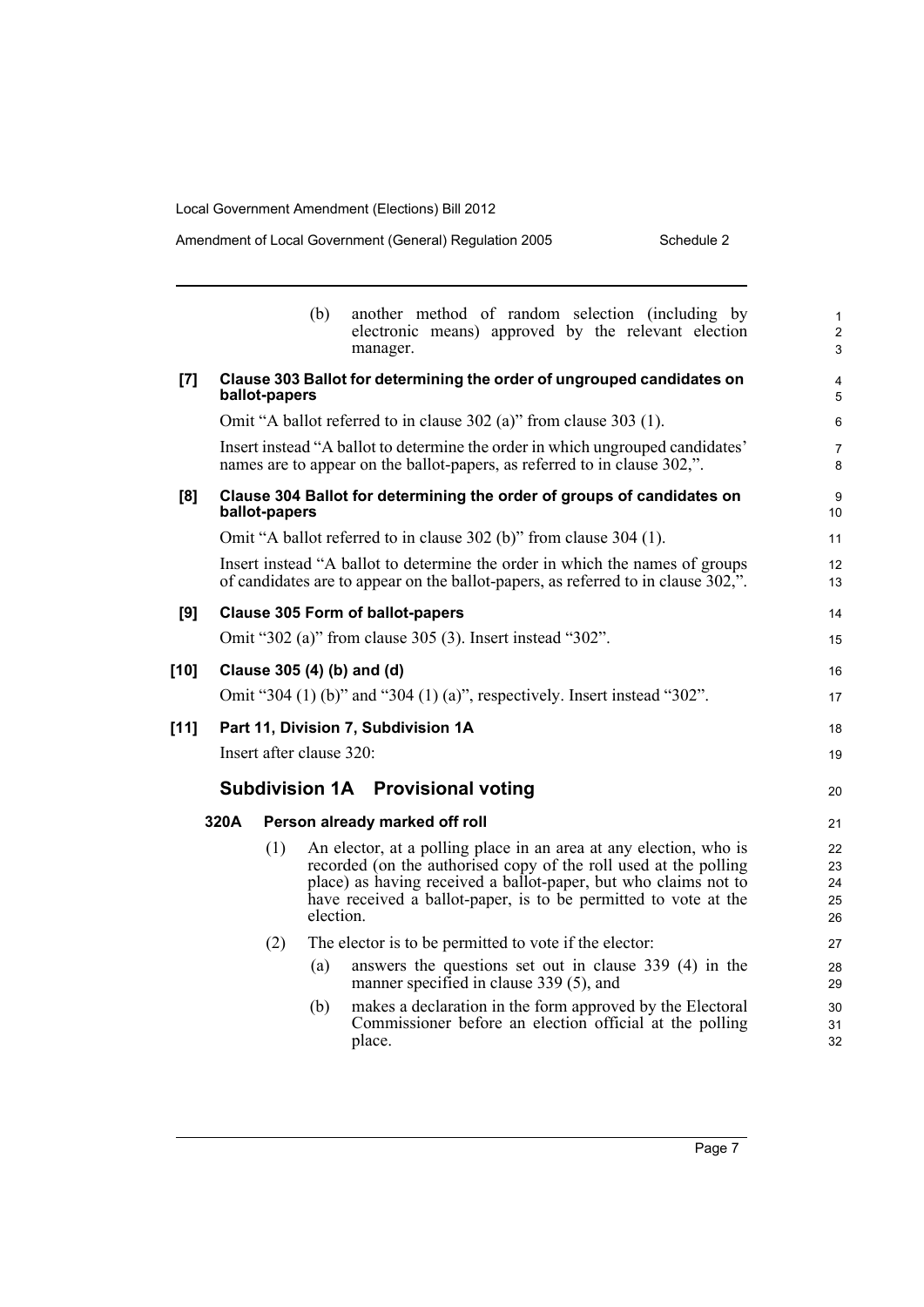Schedule 2 Amendment of Local Government (General) Regulation 2005

| 320B |     |           | Person omitted from roll                                                                                                                                                                                                                                                                                          | $\mathbf{1}$               |
|------|-----|-----------|-------------------------------------------------------------------------------------------------------------------------------------------------------------------------------------------------------------------------------------------------------------------------------------------------------------------|----------------------------|
|      |     |           | A person, at a polling place in an area at any election:                                                                                                                                                                                                                                                          | $\overline{2}$             |
|      |     | (a)       | who was enrolled for the area, and                                                                                                                                                                                                                                                                                | 3                          |
|      |     | (b)       | whose name was omitted from the roll of electors for the<br>area (for any reason), and                                                                                                                                                                                                                            | 4<br>5                     |
|      |     | (c)       | who claims to be entitled to vote at the election,                                                                                                                                                                                                                                                                | 6                          |
|      |     |           | is to be permitted to vote if the person makes a declaration in the<br>form approved by the Electoral Commissioner before an election<br>official at the polling place.                                                                                                                                           | $\overline{7}$<br>8<br>9   |
| 320C |     | enrolment | Person enrolling for first time, re-enrolling or transferring                                                                                                                                                                                                                                                     | 10<br>11                   |
|      | (1) |           | A person, at a polling place in an area at any election, who is not<br>enrolled for the area (whether the person is enrolled for another<br>area or is not enrolled for any area), but who claims to be entitled<br>to enrol on the residential roll for the area, is to be permitted to<br>vote at the election. | 12<br>13<br>14<br>15<br>16 |
|      | (2) |           | The person must:                                                                                                                                                                                                                                                                                                  | 17                         |
|      |     | (a)       | complete a claim for enrolment in the form approved by<br>the Electoral Commissioner and submit it to an election<br>official at the polling place, and                                                                                                                                                           | 18<br>19<br>20             |
|      |     | (b)       | provide to that election official as proof of identity a driver<br>licence or a Photo Card, and                                                                                                                                                                                                                   | 21<br>22                   |
|      |     | (c)       | make a declaration in the form approved by the Electoral<br>Commissioner before that election official.                                                                                                                                                                                                           | 23<br>24                   |
|      | (3) |           | The person is to be permitted to vote at the election if the election<br>official is satisfied that:                                                                                                                                                                                                              | 25<br>26                   |
|      |     | (a)       | the claim for enrolment has been properly completed, and                                                                                                                                                                                                                                                          | 27                         |
|      |     | (b)       | the person is who the person claims to be, and                                                                                                                                                                                                                                                                    | 28                         |
|      |     | (c)       | the proof of identity provided shows that the person's<br>residence is the same as the place specified in the claim for<br>enrolment as the person's residence.                                                                                                                                                   | 29<br>30<br>31             |
|      |     |           | Note. If a person cannot produce a driver licence or a Photo Card, the<br>person will not be permitted to vote under this clause.                                                                                                                                                                                 | 32<br>33                   |
| 320D |     |           | Person enrolled after closing date                                                                                                                                                                                                                                                                                | 34                         |
|      |     |           | A person, at a polling place in an area at any election, who is<br>enrolled for the area, but whose name does not appear on the<br>authorised copy of the roll at the polling place, is to be permitted                                                                                                           | 35<br>36<br>37             |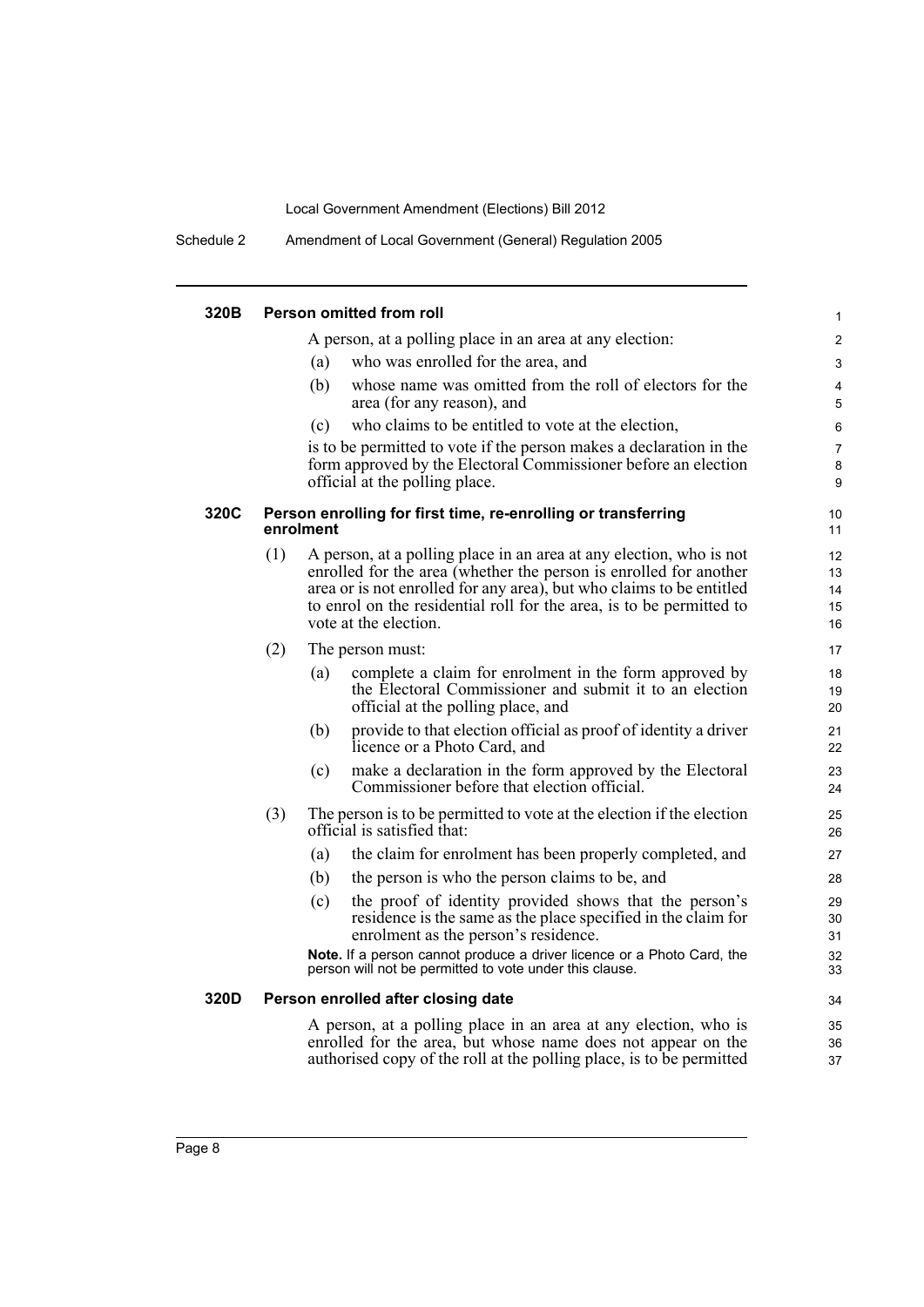Amendment of Local Government (General) Regulation 2005

| Schedule 2 |
|------------|
|------------|

|        |      |                     | printed. | to vote if the person makes a declaration in the form approved by<br>the Electoral Commissioner before an election official.<br>Note. The Electoral Commissioner may enrol a person at any time,<br>including after the authorised copy of the roll for an election has been | 1<br>$\overline{2}$<br>3<br>4<br>5 |
|--------|------|---------------------|----------|------------------------------------------------------------------------------------------------------------------------------------------------------------------------------------------------------------------------------------------------------------------------------|------------------------------------|
|        | 320E |                     |          | Procedure for provisional voting                                                                                                                                                                                                                                             | 6                                  |
|        |      | (1)                 |          | A declaration required to be made under this Subdivision:                                                                                                                                                                                                                    | $\overline{7}$                     |
|        |      |                     | (a)      | is to be written or printed on an envelope, and                                                                                                                                                                                                                              | 8                                  |
|        |      |                     | (b)      | may include a claim for enrolment or transfer of<br>enrolment.                                                                                                                                                                                                               | 9<br>10                            |
|        |      | (2)                 |          | A person voting under this Subdivision, after making the required                                                                                                                                                                                                            | 11                                 |
|        |      |                     |          | declaration and receiving a ballot-paper, is to mark the<br>ballot-paper and fold it to conceal the vote marked on it and                                                                                                                                                    | 12<br>13                           |
|        |      |                     |          | return it folded to the polling place manager.                                                                                                                                                                                                                               | 14                                 |
|        |      | (3)                 |          | The polling place manager on receiving the ballot-paper must, in                                                                                                                                                                                                             | 15                                 |
|        |      |                     |          | the presence of the person and of any scrutineers present, and<br>without unfolding the ballot-paper, enclose it in the envelope,                                                                                                                                            | 16<br>17                           |
|        |      |                     |          | seal the envelope and put it in the ballot-box.                                                                                                                                                                                                                              | 18                                 |
|        |      | (4)                 |          | The polling place managers are each to make a list of provisional<br>votes. Each polling place manager is to note on the list:                                                                                                                                               | 19<br>20                           |
|        |      |                     | (a)      | the giving of a ballot-paper at the polling place where the<br>polling place manager is in charge to an elector who has<br>made a declaration under this Subdivision, and                                                                                                    | 21<br>22<br>23                     |
|        |      |                     | (b)      | the number of such votes delivered or sent to the returning<br>officer from that polling place (or, if the polling place<br>manager is the returning officer, retained by him or her).                                                                                       | 24<br>25<br>26                     |
| $[12]$ |      |                     |          | <b>Clause 339 Questions put to elector</b>                                                                                                                                                                                                                                   | 27                                 |
|        |      |                     |          | Omit "section 305 of the Act" from clause 339 (7) (b).                                                                                                                                                                                                                       | 28                                 |
|        |      |                     |          | Insert instead "Subdivision 1A of Division 7".                                                                                                                                                                                                                               | 29                                 |
| $[13]$ |      |                     |          | Clause 340 Voting by elector with confidential address                                                                                                                                                                                                                       | 30                                 |
|        |      |                     |          | Omit "section 305 votes" from clause 340 (5).                                                                                                                                                                                                                                | 31                                 |
|        |      |                     |          | Insert instead "provisional votes".                                                                                                                                                                                                                                          | 32                                 |
| $[14]$ |      | Clauses 343 and 344 |          |                                                                                                                                                                                                                                                                              | 33                                 |
|        |      | Omit the clauses.   |          |                                                                                                                                                                                                                                                                              | 34                                 |
|        |      |                     |          |                                                                                                                                                                                                                                                                              |                                    |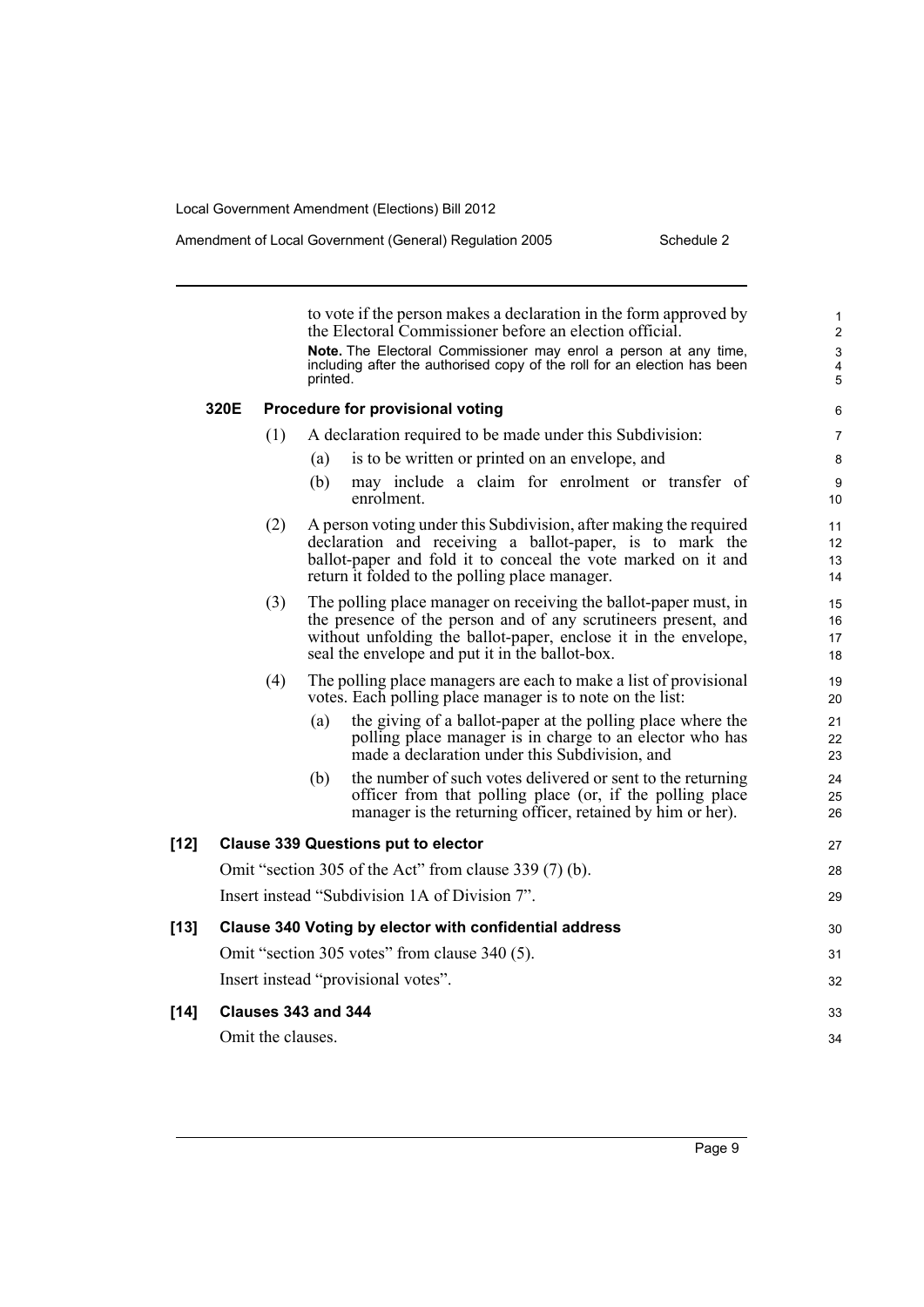| Schedule 2 | Amendment of Local Government (General) Regulation 2005 |
|------------|---------------------------------------------------------|
|------------|---------------------------------------------------------|

| $[15]$ |                        | Clause 348 Initial scrutiny of ballot-papers and counting of votes                                                                                                                                   | $\mathbf{1}$         |
|--------|------------------------|------------------------------------------------------------------------------------------------------------------------------------------------------------------------------------------------------|----------------------|
|        |                        | Omit ", section 305 votes and tendered votes" from clause 348 (1) (d).                                                                                                                               | $\overline{2}$       |
|        |                        | Insert instead "and provisional votes".                                                                                                                                                              | 3                    |
| $[16]$ |                        | <b>Clause 349 Sending ballot-papers to returning officer</b>                                                                                                                                         | 4                    |
|        |                        | Omit ", the envelopes containing section 305 votes and the envelopes<br>containing tendered votes" from clause 349 (1) (b) (i).                                                                      | 5<br>6               |
|        |                        | Insert instead "and the envelopes containing provisional votes".                                                                                                                                     | 7                    |
| $[17]$ | Clause 349 (1) (b) (v) |                                                                                                                                                                                                      | 8                    |
|        |                        | Omit "section 305 votes and the list of tendered votes".                                                                                                                                             | 9                    |
|        |                        | Insert instead "provisional votes".                                                                                                                                                                  | 10                   |
| $[18]$ |                        | Clause 350 Checking of ballot-papers in sealed envelopes                                                                                                                                             | 11                   |
|        |                        | Omit clause $350(4)$ – $(6)$ . Insert instead:                                                                                                                                                       | $12 \overline{ }$    |
|        | (4)                    | <b>Provisional votes</b>                                                                                                                                                                             | 13                   |
|        |                        | The returning officer must:                                                                                                                                                                          | 14                   |
|        |                        | on election day (at any time after 8 am) produce all the<br>(a)<br>sealed envelopes containing provisional votes cast before<br>election day, and                                                    | 15<br>16<br>17       |
|        |                        | on the close of poll produce all the sealed envelopes<br>(b)<br>containing provisional votes cast on election day,                                                                                   | 18<br>19             |
|        |                        | and deal with them in accordance with subclause (5).                                                                                                                                                 | 20                   |
|        | (5)                    | The returning officer is to do the following or have the following<br>done in relation to the envelopes referred to in subclause (4):                                                                | 21<br>22             |
|        |                        | (a)<br>count the sealed ballot-paper envelopes unopened and<br>record the count.                                                                                                                     | 23<br>24             |
|        |                        | examine the declaration on each envelope before it is<br>(b)<br>opened and, if necessary, make inquiries to determine<br>whether the person who signed the declaration was on the<br>day of polling: | 25<br>26<br>27<br>28 |
|        |                        | (i)<br>in relation to a declaration made under clause<br>320C—entitled to be enrolled on the residential roll<br>for the area or ward concerned, or                                                  | 29<br>30<br>31       |
|        |                        | in any other case—entitled to vote,<br>(ii)                                                                                                                                                          | 32                   |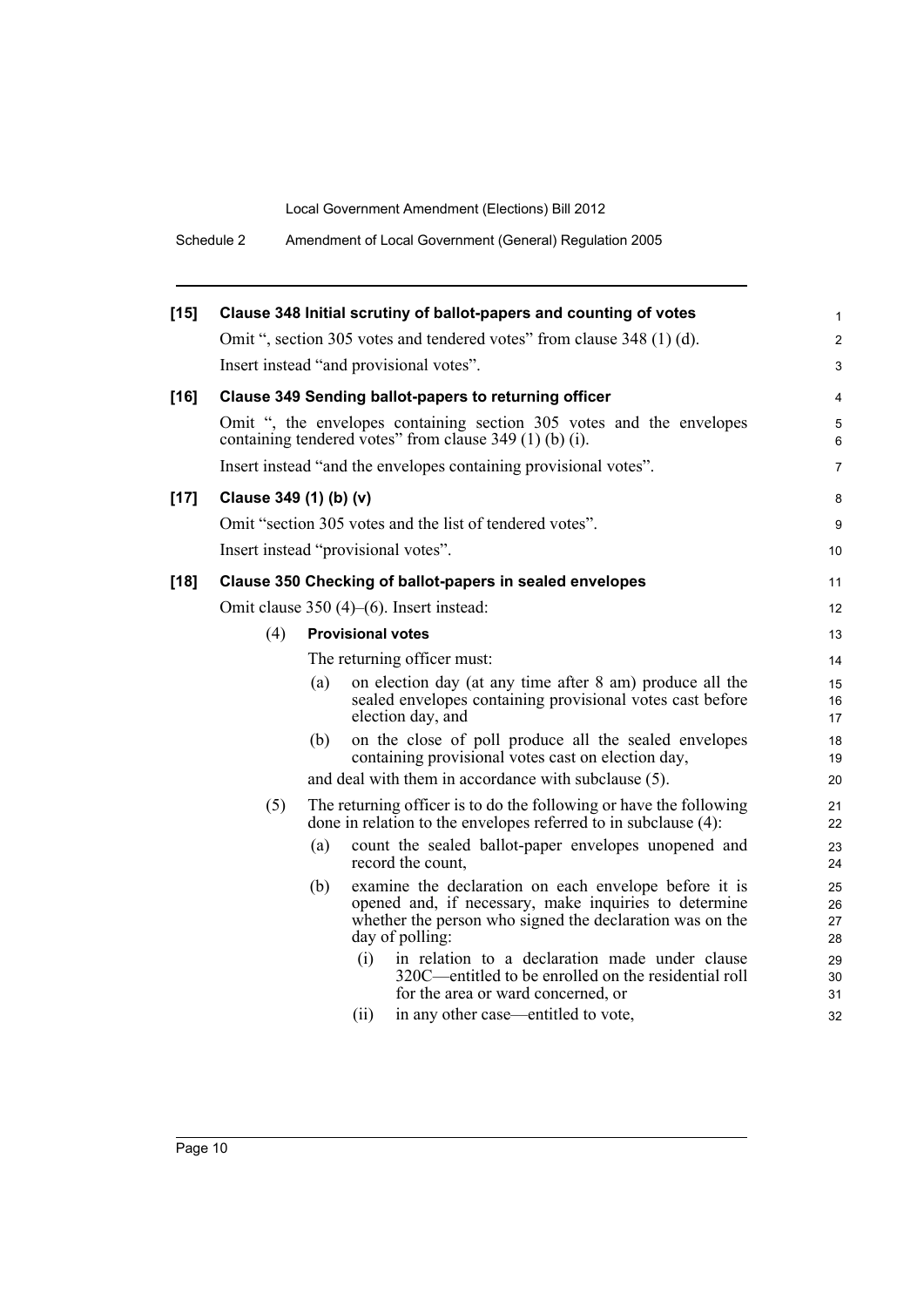|        |                                                                                                                                | (c)               | if the declaration is in order and the returning officer is<br>satisfied that the voter was, on the day of polling:    | 1<br>$\overline{2}$ |
|--------|--------------------------------------------------------------------------------------------------------------------------------|-------------------|------------------------------------------------------------------------------------------------------------------------|---------------------|
|        |                                                                                                                                |                   | (i)<br>in relation to a declaration made under clause                                                                  | 3                   |
|        |                                                                                                                                |                   | 320C—entitled to be enrolled on the residential roll                                                                   | 4                   |
|        |                                                                                                                                |                   | for the area or ward concerned, or                                                                                     | 5                   |
|        |                                                                                                                                |                   | (ii)<br>in any other case—entitled to vote,                                                                            | 6                   |
|        |                                                                                                                                |                   | the returning officer is to open the envelope containing the<br>ballot-paper, extract the ballot-paper and, without    | 7<br>8              |
|        |                                                                                                                                |                   | damaging the writing on the envelope, place the<br>ballot-paper still folded in a securely fastened ballot-box         | 9<br>10             |
|        |                                                                                                                                |                   | for further scrutiny,                                                                                                  | 11                  |
|        |                                                                                                                                | (d)               | if the declaration is not in order, or it appears to the                                                               | 12                  |
|        |                                                                                                                                |                   | returning officer that the elector is not entitled to vote or                                                          | 13                  |
|        |                                                                                                                                |                   | was, on the day of polling, not entitled to be enrolled on the<br>residential roll for the area or ward concerned, the | 14<br>15            |
|        |                                                                                                                                |                   | returning officer is to leave the envelope containing the                                                              | 16                  |
|        |                                                                                                                                |                   | ballot-paper unopened,                                                                                                 | 17                  |
|        |                                                                                                                                | (e)               | after dealing with all the envelopes and ballot-papers in                                                              | 18                  |
|        |                                                                                                                                |                   | accordance with paragraphs (c) and (d), open the<br>ballot-box, take out the ballot-papers, unfold and scrutinise      | 19<br>20            |
|        |                                                                                                                                |                   | them and reject the informal ones.                                                                                     | 21                  |
| $[19]$ |                                                                                                                                |                   | <b>Clause 351 Finalising the count</b>                                                                                 | 22                  |
|        |                                                                                                                                |                   | Omit "tendered votes and section 305 votes" from clause 351 (1) (a).                                                   | 23                  |
|        |                                                                                                                                |                   | Insert instead "provisional votes".                                                                                    | 24                  |
| $[20]$ | Clause 356OA                                                                                                                   |                   |                                                                                                                        | 25                  |
|        | Insert before clause 356P:                                                                                                     |                   |                                                                                                                        | 26                  |
|        | 356OA                                                                                                                          | <b>Definition</b> |                                                                                                                        | 27                  |
|        |                                                                                                                                |                   | In this Subdivision, <i>electoral material registrar</i> means:                                                        | 28                  |
|        |                                                                                                                                | (a)               | in relation to an election administered by a general<br>manager of a council—the relevant returning officer, or        | 29<br>30            |
|        |                                                                                                                                | (b)               | in relation to an election administered by the Electoral<br>Commissioner—the Electoral Commissioner.                   | 31<br>32            |
| $[21]$ |                                                                                                                                |                   | Clause 356P Application for registration of electoral material                                                         | 33                  |
|        | Omit "the election manager (in a form approved by the election manager)"<br>wherever occurring in clause $356P(1)$ and $(7)$ . |                   |                                                                                                                        |                     |
|        |                                                                                                                                |                   | Insert instead "the electoral material registrar".                                                                     | 36                  |
|        |                                                                                                                                |                   |                                                                                                                        |                     |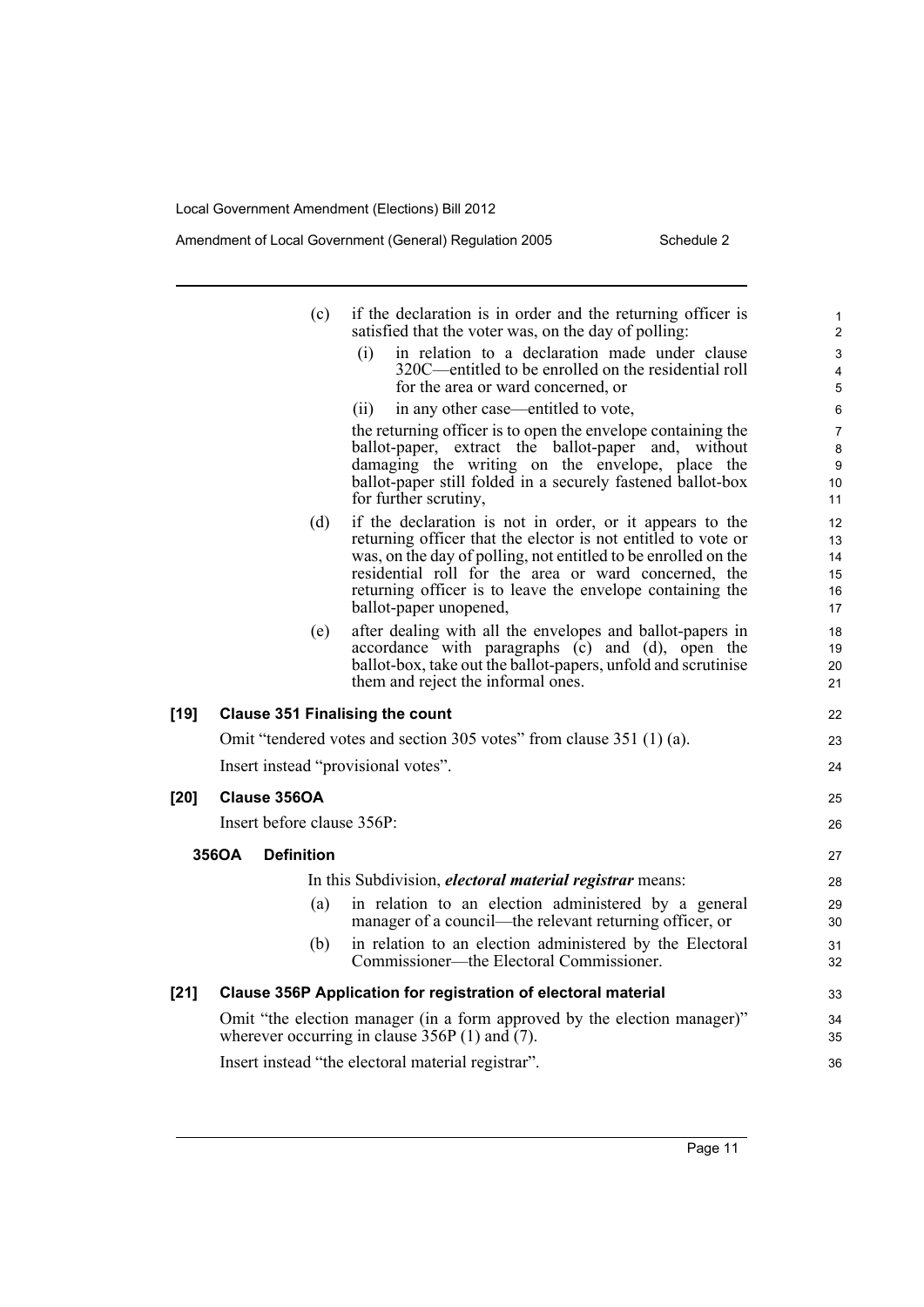| Schedule 2 | Amendment of Local Government (General) Regulation 2005 |
|------------|---------------------------------------------------------|
|------------|---------------------------------------------------------|

| $[22]$ |                                                       |     | Clauses 356P (6) and (8), 356Q (1)-(3) and (5), 356R (7) (b) and 356S (1)                                                | 1              |
|--------|-------------------------------------------------------|-----|--------------------------------------------------------------------------------------------------------------------------|----------------|
|        |                                                       |     | Omit "election manager" wherever occurring.                                                                              | $\overline{c}$ |
|        |                                                       |     | Insert instead "electoral material registrar".                                                                           | 3              |
| $[23]$ | <b>Clause 356P (9)</b>                                |     |                                                                                                                          | 4              |
|        |                                                       |     | Omit the subclause. Insert instead:                                                                                      | 5              |
|        | (9)                                                   |     | Manner and form of application                                                                                           | 6              |
|        |                                                       |     | An application under this clause:                                                                                        | $\overline{7}$ |
|        |                                                       | (a) | is to be in the form approved by:                                                                                        | 8              |
|        |                                                       |     | in relation to an election administered by a general<br>(i)<br>manager of a council—the Director-General, or             | 9<br>10        |
|        |                                                       |     | in relation to an election administered by the<br>(i)<br>Electoral<br>Commissioner—the<br>Electoral<br>Commissioner, and | 11<br>12<br>13 |
|        |                                                       | (b) | is to be signed by the applicant, and                                                                                    | 14             |
|        |                                                       | (c) | may be delivered or sent (by post or otherwise) or may be<br>transmitted by facsimile or email.                          | 15<br>16       |
| $[24]$ | <b>Clause 356R Registration of electoral material</b> |     |                                                                                                                          | 17             |
|        |                                                       |     | Omit "(in a form approved by the election manager)" from clause 356R (1).                                                | 18             |
| $[25]$ | <b>Clause 356R (2A)</b>                               |     |                                                                                                                          | 19             |
|        | Insert after clause 356R (2):                         |     |                                                                                                                          | 20             |
|        | (2A)                                                  |     | <b>Form of certificate</b>                                                                                               | 21             |
|        |                                                       |     | A certificate of registration issued under this clause is to be in the<br>form approved by:                              | 22<br>23       |
|        |                                                       | (a) | in relation to an election administered by a general<br>manager of a council—the Director-General, or                    | 24<br>25       |
|        |                                                       | (b) | in relation to an election administered by the Electoral<br>Commissioner—the Electoral Commissioner.                     | 26<br>27       |
| $[26]$ | <b>Clause 356R (4)</b>                                |     |                                                                                                                          | 28             |
|        | manager".                                             |     | Omit "the Electoral Commissioner or by a person authorised by the election                                               | 29<br>30       |
|        |                                                       |     | Insert instead "the electoral material registrar".                                                                       | 31             |
| $[27]$ |                                                       |     | Clause 390 Check on double-voting and failure to vote                                                                    | 32             |
|        | Omit the clause.                                      |     |                                                                                                                          | 33             |
|        |                                                       |     |                                                                                                                          |                |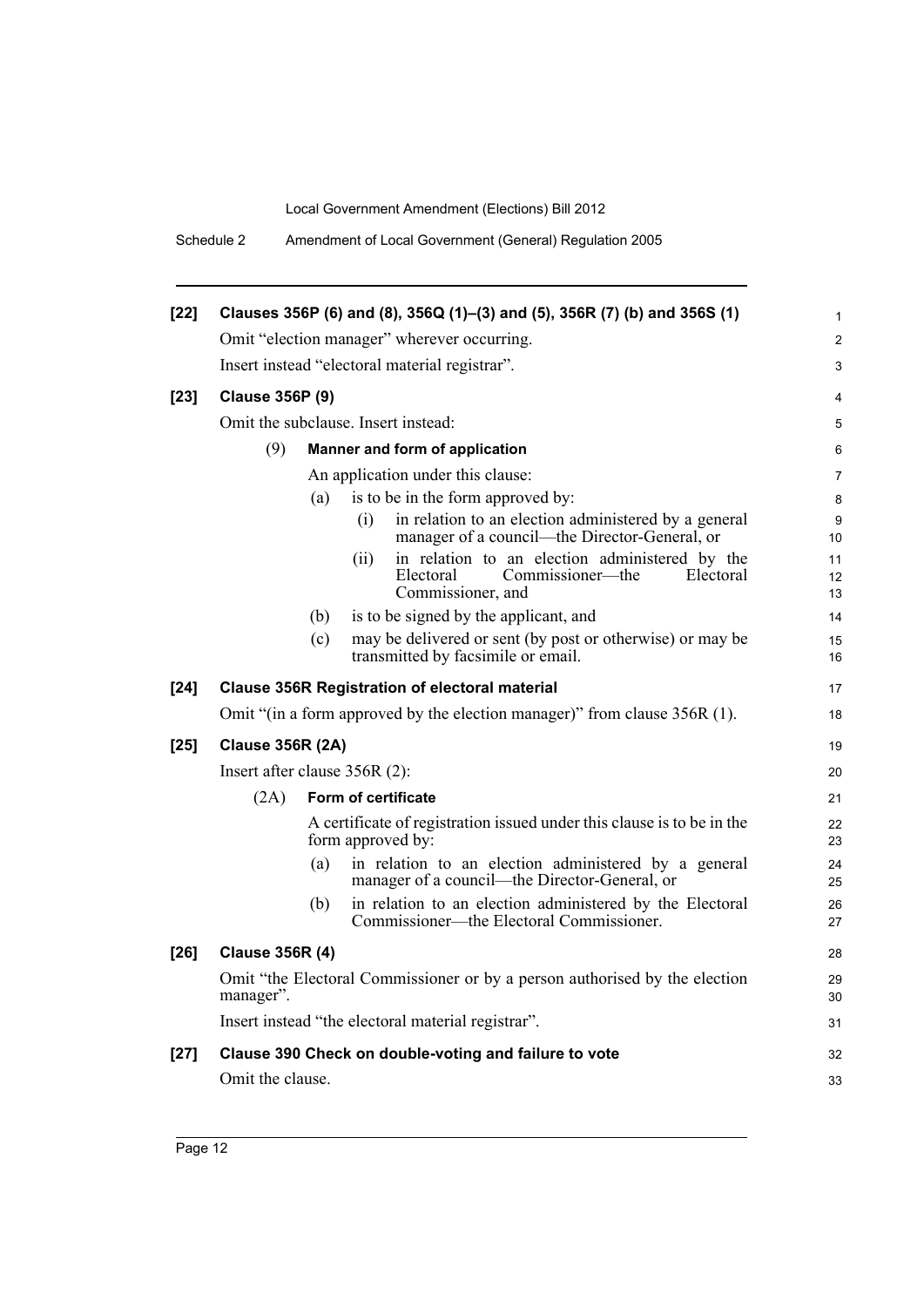| $[28]$ |      |             | <b>Clause 391 Security of election materials</b>                                                                                                                                                                                                                                                                                                                               | 1                                     |
|--------|------|-------------|--------------------------------------------------------------------------------------------------------------------------------------------------------------------------------------------------------------------------------------------------------------------------------------------------------------------------------------------------------------------------------|---------------------------------------|
|        |      |             | Insert "(other than any provisional vote envelopes required to be sent to the<br>Electoral Commissioner under clause 391A)" after "other papers" in<br>clause 391 (1) (c).                                                                                                                                                                                                     | $\overline{c}$<br>$\mathfrak{S}$<br>4 |
| $[29]$ |      | Clause 391A |                                                                                                                                                                                                                                                                                                                                                                                | 5                                     |
|        |      |             | Insert after clause 391:                                                                                                                                                                                                                                                                                                                                                       | 6                                     |
|        | 391A |             | <b>Provisional voting envelopes</b>                                                                                                                                                                                                                                                                                                                                            | 7                                     |
|        |      | (1)         | This clause applies to any envelope used for a provisional vote at<br>an election administered by a general manager of a council.                                                                                                                                                                                                                                              | 8<br>9                                |
|        |      | (2)         | The returning officer, after the election has been declared, is to:                                                                                                                                                                                                                                                                                                            | 10                                    |
|        |      |             | make a copy of the declarations on the envelopes (whether<br>(a)<br>by photographing, photocopying or scanning<br>the<br>declaration), and                                                                                                                                                                                                                                     | 11<br>12<br>13                        |
|        |      |             | send the original envelopes to the Electoral Commissioner.<br>(b)                                                                                                                                                                                                                                                                                                              | 14                                    |
|        |      | (3)         | The Electoral Commissioner may use the information contained<br>in any envelope sent to the Electoral Commissioner under this<br>clause, and any envelope in the possession of a returning officer<br>for an election administered by the Electoral Commissioner, for<br>the purposes of updating and maintaining electoral rolls (whether<br>under the Act or any other law). | 15<br>16<br>17<br>18<br>19<br>20      |
|        |      | (4)         | The Electoral Commissioner must ensure that any envelopes sent<br>to the Electoral Commissioner under this clause are kept securely<br>until the latest of the following:                                                                                                                                                                                                      | 21<br>22<br>23                        |
|        |      |             | the period of 6 months after the relevant day of polling has<br>(a)<br>expired,                                                                                                                                                                                                                                                                                                | 24<br>25                              |
|        |      |             | (b)<br>if proceedings in a court or tribunal relating to the election<br>concerned have been commenced within that period—the<br>proceedings have been finally determined.                                                                                                                                                                                                     | 26<br>27<br>28                        |
|        |      | (5)         | On the expiry of the Electoral Commissioner's obligation under<br>subclause (4), the Electoral Commissioner may cause the<br>envelopes to be destroyed.                                                                                                                                                                                                                        | 29<br>30<br>31                        |